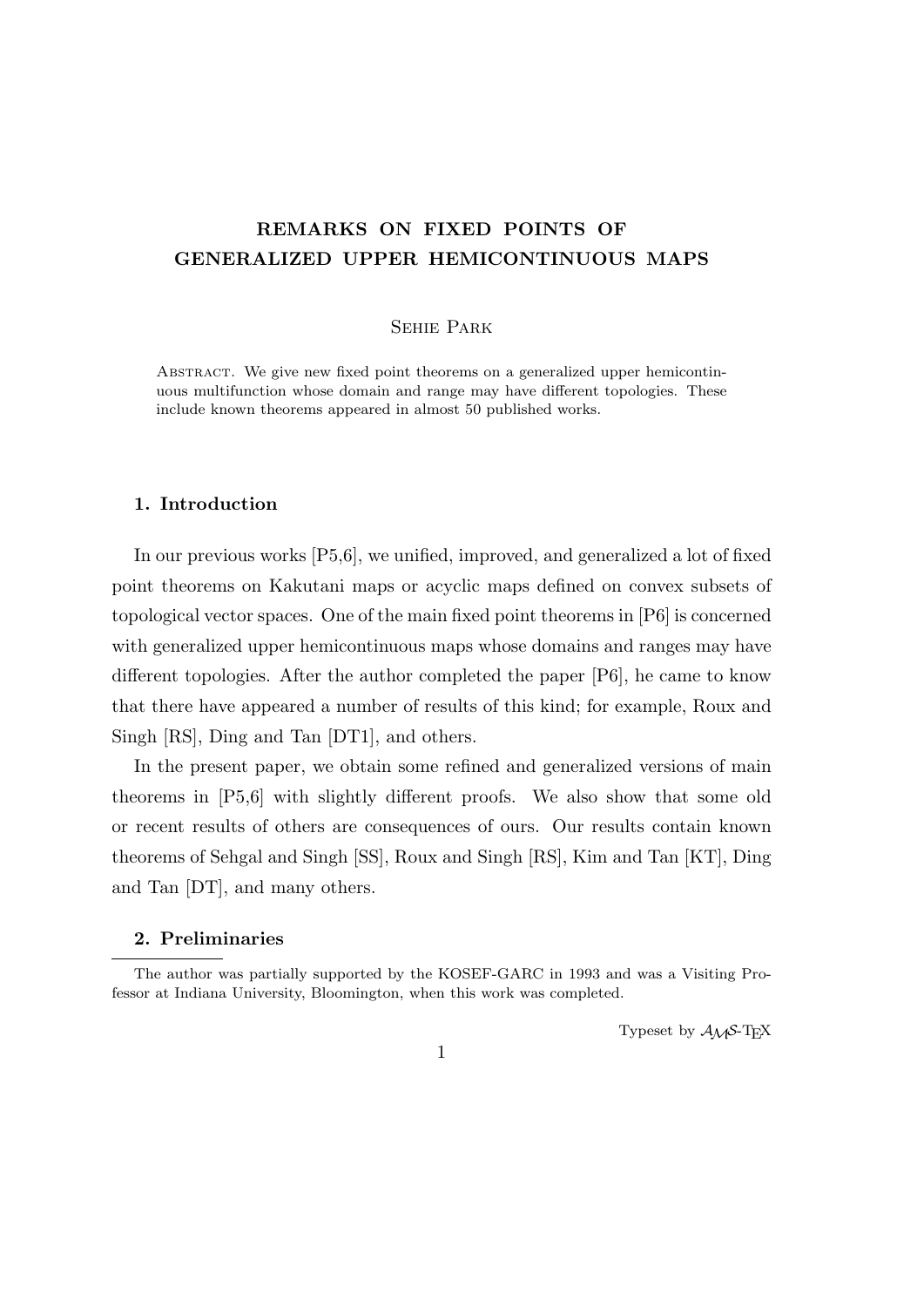A *convex space X* is a nonempty convex set with any topology that induces the Euclidean topology on the convex hulls of its finite subsets. A nonempty subset *L* of a convex space *X* is called a *c*-*compact set* if for each finite set  $S \subset X$  there is a compact convex set  $L_S \subset X$  such that  $L \cup S \subset L_S$ . Let  $[x, L]$  denote the closed convex hull of  $\{x\} \cup L$  in *X*, where  $x \in X$ .

Let *E* be a Hausdorff topological vector space (t.v.s.) and *E<sup>∗</sup>* its topological dual. A multifunction or set-valued map (simply, map)  $F: X \to 2^E \setminus \{\emptyset\}$  is said to be *upper hemicontinuous* (u.h.c.) if for each  $h \in E^*$  and for any real  $\alpha$ , the set  ${x \in X : \text{sup} \, \text{Re} \, h(Fx) < \alpha}$  is open in *X*.

Let  $cc(E)$  denote the set of nonempty closed convex subsets of *E* and  $kc(E)$ the set of nonempty compact convex subsets of *E*. Bd, Int, and — denote the boundary, interior, and closure, resp., with respect to *E*.

Let  $X \subset E$  and  $x \in E$ . The *inward* and *outward sets* of *X* at *x*,  $I_X(x)$  and  $O_X(x)$ , are defined as follows:

$$
I_X(x) = x + \bigcup_{r>0} r(X - x), \quad O_X(x) = x + \bigcup_{r<0} r(X - x).
$$

For  $p \in \{ \text{Re } h : h \in E^* \}$  and  $U, V \subset E$ , let

$$
d_p(U, V) = \inf\{|p(u - v)| \ : \ u \in U, \ v \in V\}.
$$

Recall that a real function  $g: X \to \mathbb{R}$  on a topological space X is *lower*  $[resp. *upper*] *semicontinuous* (l.s.c.) [resp. u.s.c.] if  $\{x \in X : gx > r\}$  [resp.$  ${x \in X : gx < r}$  is open for each  $r \in \mathbb{R}$ . If *X* is a convex set, then *g* is *quasiconcave* [resp. *quasiconvex*] if  $\{x \in X : gx > r\}$  [resp.  $\{x \in X : gx < r\}$ ] is convex for each  $r \in \mathbb{R}$ .

In this paper all topological spaces are assumed to be Hausdorff.

We use the following form of the existence theorem of maximizable quasiconcave functions on convex spaces due to Bellenger [B] and Park and Bae [PB].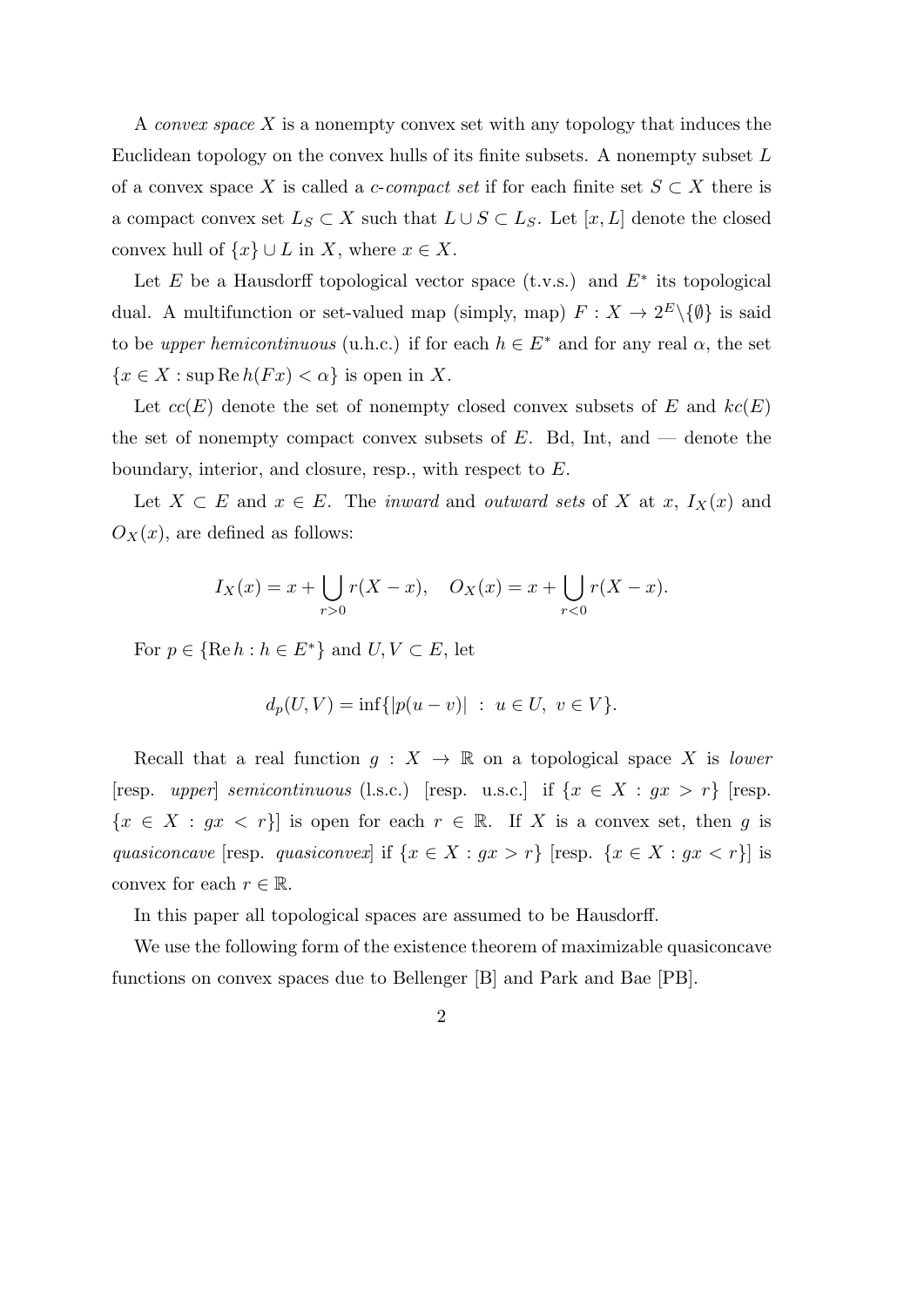**Theorem 0.** Let X be a convex space and  $\hat{X}$  the set of all u.s.c. quasiconcave *real functions on X. Suppose that*

- (0.1) *for each*  $x \in X$ *, Sx is a nonempty convex subset of*  $\hat{X}$ *;*
- $(0.2)$  *for each*  $g \in \hat{X}$ *,*  $S^{-1}g$  *is compactly open in*  $X$ *; and*
- (0.3) *there exists a c-compact set*  $L \subset X$  *and a nonempty compact set*  $K \subset X$ *such that for every*  $x \in X \backslash K$  *and*  $g \in Sx$ *,*  $gx < \max g[x, L]$ *.*

*Then there exist an*  $\overline{x} \in K$  *and a*  $g \in S\overline{x}$  *such that*  $g\overline{x} = \max g(X)$ *.* 

# **3. Main results**

We begin with the following generalization of  $[P5, Corollary 3.1]$ :

**Theorem 1.** *Let X be a convex space, L a c-compact subset of X, K a nonempty subset of X*, *E a t.v.s. containing X as a subset, and*  $F: X \to 2^E \setminus \{0\}$ *. Suppose that, for each*  $p \in \{ \text{Re } h : h \in E^* \}$ ,

- $(1.0)$  *p* $\vert$ *x is continuous on X*;
- (1.1)  $X_p = \{x \in X : \sup p(Fx) \geq p(x)\}$  *is compactly closed in X;*
- (1.2)  $x \in K$  *and*  $p(x) = \max p(X)$  *implies*  $x \in X_p$ *; and*
- (1.3)  $x \in X \backslash K$  and  $p(x) = \max p[x, L]$  implies  $x \in X_p$ .

*Then there exists an*  $x \in \bigcap \{X_p : p \in \{\text{Re } h : h \in E^*\}\}.$ 

*Proof.* Note that  $\{(\text{Re } h)|_X : h \in E^*\} \subset \hat{X}$  by (1.0). For each  $x \in X$ , define

$$
Sx = \{p|_X : p \in \{\text{Re } h : h \in E^*\}\text{ and } \sup p(Fx) < p(x)\}.
$$

Then *Sx* is a convex subset of  $\hat{X}$ . Suppose that  $Sx \neq \emptyset$  for each  $x \in X$ ; that is, for each  $x \in X$ , there exists a  $p \in {\text{Re } h : h \in E^*}$  such that  $x \notin X_p$ . Note that, for each  $g \in \hat{X}$ ,

$$
S^{-1}g = \{x \in X : \sup p(Fx) < p(x)\} = X \setminus X_p
$$
\n
$$
\frac{3}{}
$$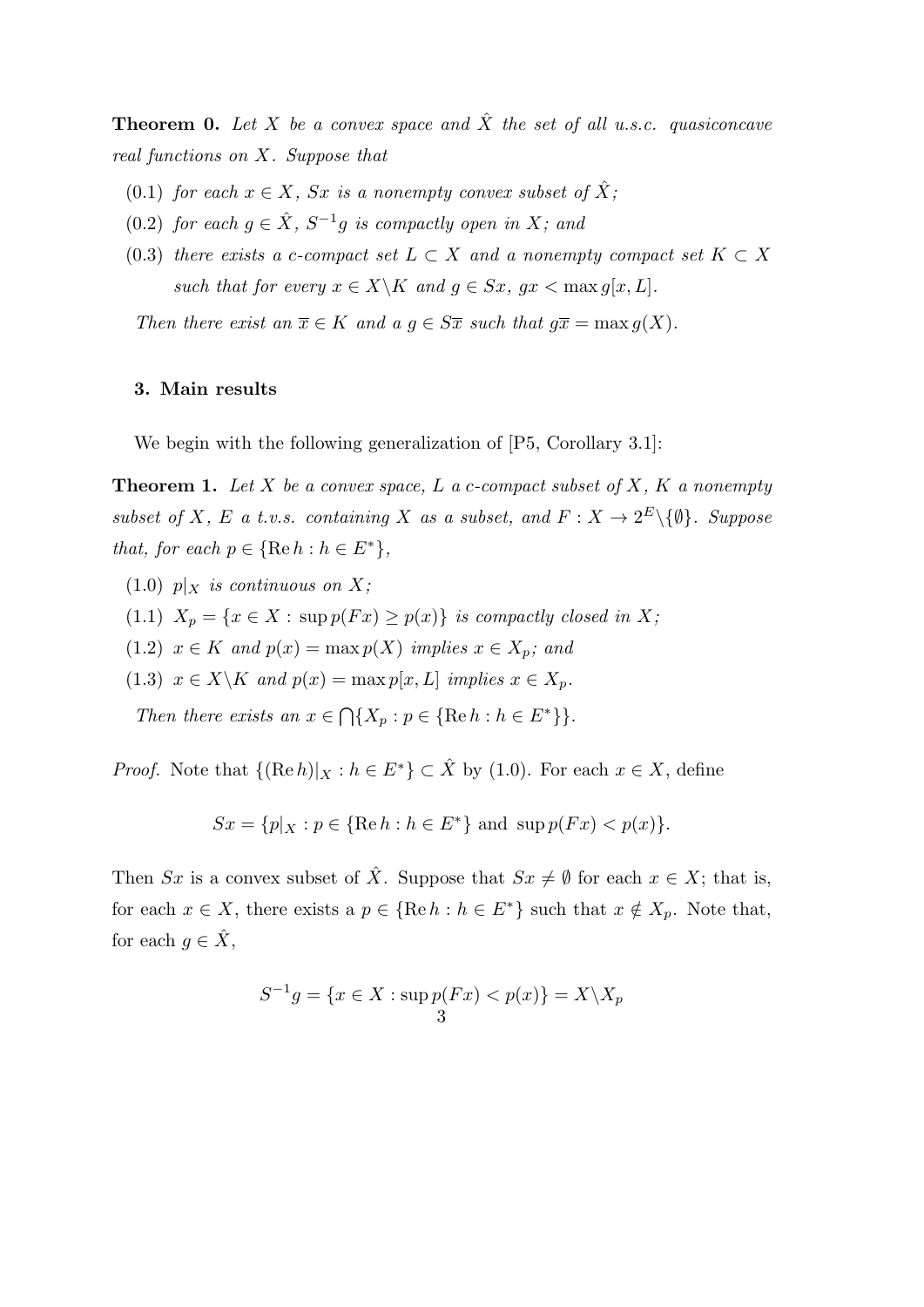if  $g = p|_X$  for some  $p \in {\text{Re } h : h \in E^*}$  and

$$
S^{-1}g = \emptyset \quad \text{if} \quad g \notin \{ (\text{Re } h)|_X : h \in E^* \}.
$$

Then  $S^{-1}g$  is compactly open in *X* for each  $g \in \hat{X}$  by (1.1). Therefore, (0.1) and (0.2) are satisfied. Further, (1.3) implies (0.3). In fact, for every  $x \in X\backslash K$  and  $p \in {\text{Re } h : h \in E^*}$  satisfying sup  $p(Fx) < p(x)$ , we have  $x \notin X_p$ . Therefore,  $p(x)$  < max  $p[x, L]$  by (1.3). Now, by applying Theorem 0, there exist an  $\overline{x} \in K$ and an  $h \in E^*$  such that  $p = \text{Re } h$ ,  $p|_X \in S\overline{x}$  and  $p(\overline{x}) = \max p(X)$ . Note that  $p|_X \in S\overline{x}$  implies  $\overline{x} \notin X_p$ . This contradicts (1.2).

**Remarks.** 1. As we noted in [P6], in Theorem 1, we do not require any concrete connection between topologies of *X* and *E* except

(1.0)  $(\text{Re } h)|_X \in \hat{X}$  (that is,  $(\text{Re } h)|_X$  is continuous on *X*) for all  $h \in E^*$ .

In order to assure the continuity of  $(Re h)|_X$  for all  $h \in E^*$ , it is sufficient to assume that

(i) as a convex space, *X* has any topology finer than the relative weak topology with respect to *E*, and

(ii) *E* has any topology finer than its weak topology.

This is why there have appeared fixed point theorems on maps whose domains and ranges have different topologies.

2. If *F* is u.h.c. on each nonempty compact subset *C* of *X*, then *F* satisfies the "continuity" condition (1.1) for all  $p \in \{ \text{Re } h : h \in E^* \}$ , but not conversely. See [P5]. Any map *F* satisfying (1.1) can be said to be *generalized u.h.c.*

3. The "boundary" condition (1.2) is actually same to the following:

 $(1.2)'$   $x \in K$  and  $p(x) = \max p(I_X(x))$  implies  $x \in X_p$ .

In fact,  $p(x) = \max p(X)$  is equivalent to  $p(x) = \max p(\overline{I}_X(x))$ .

4. The "coercivity" or "compactness" condition (1.3) is actually same to the following:

 $(1.3)'$   $x \in X \backslash K$  and  $p(x) = \max p(I_L(x))$  implies  $x \in X_p$ . In fact,  $p(x) = \max p[x, L]$  is equivalent to  $p(x) = \max p(\overline{I}_L(x))$ . Note that if X itself is compact (that is, if  $X = K$ ), then  $(1.3)'$  holds trivially.

From Theorem 1, we have the following basic fixed point theorem: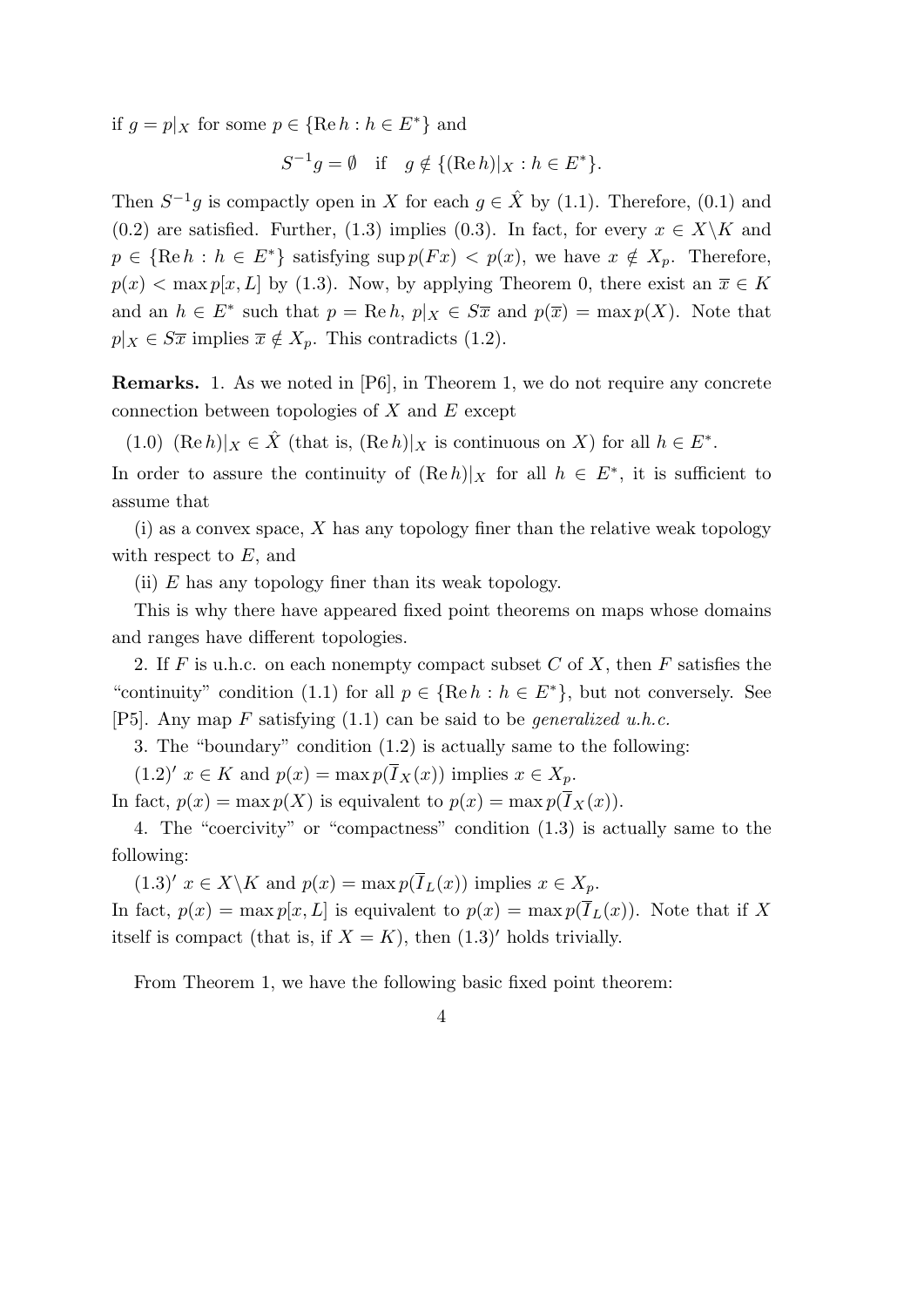**Theorem 2.** *Under the hypothesis of Theorem 1, further suppose that either*

- $(A)$   $E^*$  separates points of  $E$  and  $F: X \to kc(E)$ ; or
- (B) *E* is locally convex and  $F: X \to cc(E)$ .

*Then there exists an*  $x \in X$  *such that*  $x \in Fx$ *.* 

*Proof.* By Theorem 1, there exists an  $x \in \bigcap \{X_p : p \in \{\text{Re } h : h \in E^*\}\}\.$  Suppose that  $x \notin F_x$ . Then under the assumptions (A) or (B), the standard separation theorems on a t.v.s. assure the existence of a  $p \in \{ \text{Re } h : h \in E^* \}$  satisfying inf  $p(Fx) > p(x)$ ; that is,  $x \notin X_p$ , which is a contradiction.

**Remarks.** 1. Using the method in [P5], we can reformulate Theorem 2 to a coincidence theorem and an existence theorem for critical points or zeros of multifunctions.

2. Note that  $x \in Fx$  if and only if  $x \in \bigcap \{X_p : p \in \{\text{Re } h : h \in E^*\}\}\.$  This is a useful information on the location of a fixed point.

From Theorem 2, we obtain the following more visualizable geometric form of a fixed point and surjectivity theorem, which generalizes [P5, Theorem 6] and refines [P6, Theorem 2]:

**Theorem 3.** *Let X be a convex space, L a c-compact subset of X, K a nonempty compact subset of X, E a t.v.s. containing X as a subset, and F a map satisfying either*

5

- (A)  $E^*$  separates points of  $E$  and  $F: X \to kc(E)$ , or
- (B) *E* is locally convex and  $F: X \to cc(E)$ .

(I) Suppose that for each  $p \in \{ \text{Re } h : h \in E^* \}$ ,

- $(1.0)$  *p* $\vert$ *x is continuous on X*;
- (3.1)  $X_p = \{x \in X : \inf p(Fx) \leq p(x)\}$  *is compactly closed in X;*
- $(3.2)$   $d_p(Fx, \overline{I}_X(x)) = 0$  *for every*  $x \in K \cap B \, dX$ *; and*
- $(d3.3)$   $d_p(Fx, \overline{I}_L(x)) = 0$  *for every*  $x \in X \backslash K$ .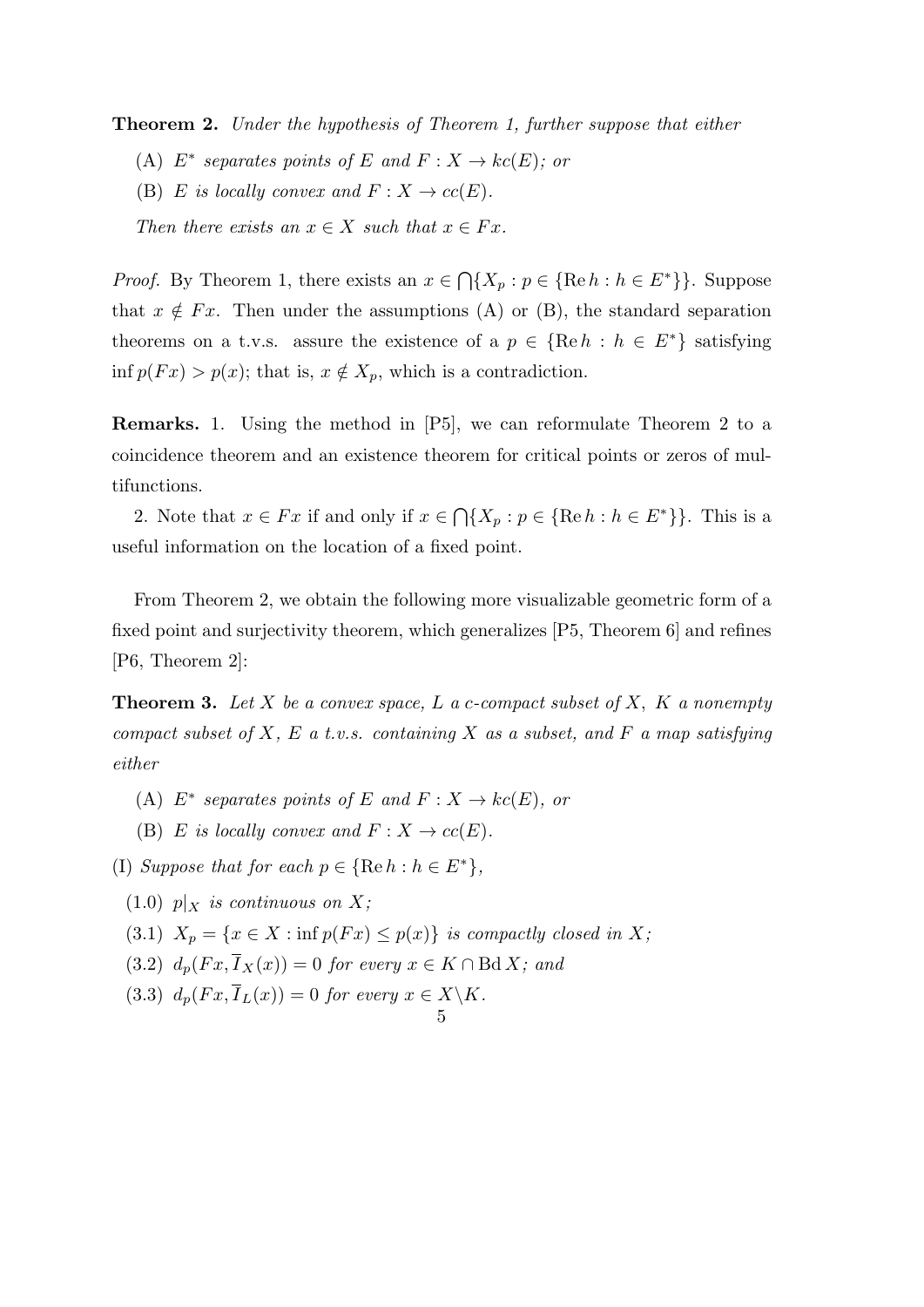*Then there exists an*  $x \in X$  *such that*  $x \in Fx$ *.* (II) *Suppose that for each*  $p \in \{ \text{Re } h : h \in E^* \}$ ,

- $(1.0)$  *p* $\vert$ *x is continuous on X*;
- $(3.1)'$   $X_p = \{x \in X : \sup p(Fx) \geq p(x)\}$  *is compactly closed in X;*
- $(3.2)'$   $d_p(Fx, O_X(x)) = 0$  *for every*  $x \in K \cap \text{Bd } X$ *; and*
- $(d,3.3)'$   $d_p(Fx, O_L(x)) = 0$  *for every*  $x \in X \backslash K$ .

*Then there exists an*  $x \in X$  *such that*  $x \in Fx$ *. Further, if*  $F$  *is u.h.c., then*  $F(X) \supset X$ .

*Proof.* Note that, since  $I_X(x) = E$  for  $x \in \text{Int } X$ , (3.2) is actually same to the following:

 $(3.2)^*$   $d_p(Fx, I_X(x)) = 0$  for every  $x \in K$ .

In order to use Theorem 2, we first show that  $(3.2) \implies (1.2)$ .

Let  $x \in K$  such that  $p(x) = \max p(X)$ . Suppose that  $\inf p(Fx) > p(x)$ . Then for any  $v \in Fx$ ,  $u \in X$ ,  $z = x + r(u - x) \in I_X(x)$ , and  $r > 0$ , we have

$$
|p(v - z)| = p(v - x) + rp(x - u) \ge p(v - x) = p(v) - p(x)
$$

and hence

$$
d_p(Fx, \overline{I}_X(x)) = d_p(Fx, I_X(x)) \ge \inf p(Fx) - p(x) > 0.
$$

This contradicts  $(3.2)^*$ . Therefore, we should have inf  $p(Fx) \leq p(x)$  or  $x \in X_p$ . Hence,  $(1.2)$  holds.

Similarly, we can show that  $(3.3) \implies (1.3)$ . Note that  $(3.1)$  for all p is the same to  $(1.1) = (3.1)'$  for all p. Therefore, all of the requirements of Theorem 2 are satisfied. Now by Theorem 2, Case (I) follows.

For (II) consider  $2x - Fx$  instead of  $Fx$  in (I) as in [P5], we can conclude that *F* has a fixed point. For the surjectivity result, let  $y \in X$ . Consider  $x \mapsto Fx + x - y$ instead of *Fx* and [*y*, *L*] instead of *L* in Case (II). Then there exists an  $x \in X$  such that  $x \in F x + x - y$ ; that is,  $y \in F x$ . This completes our proof.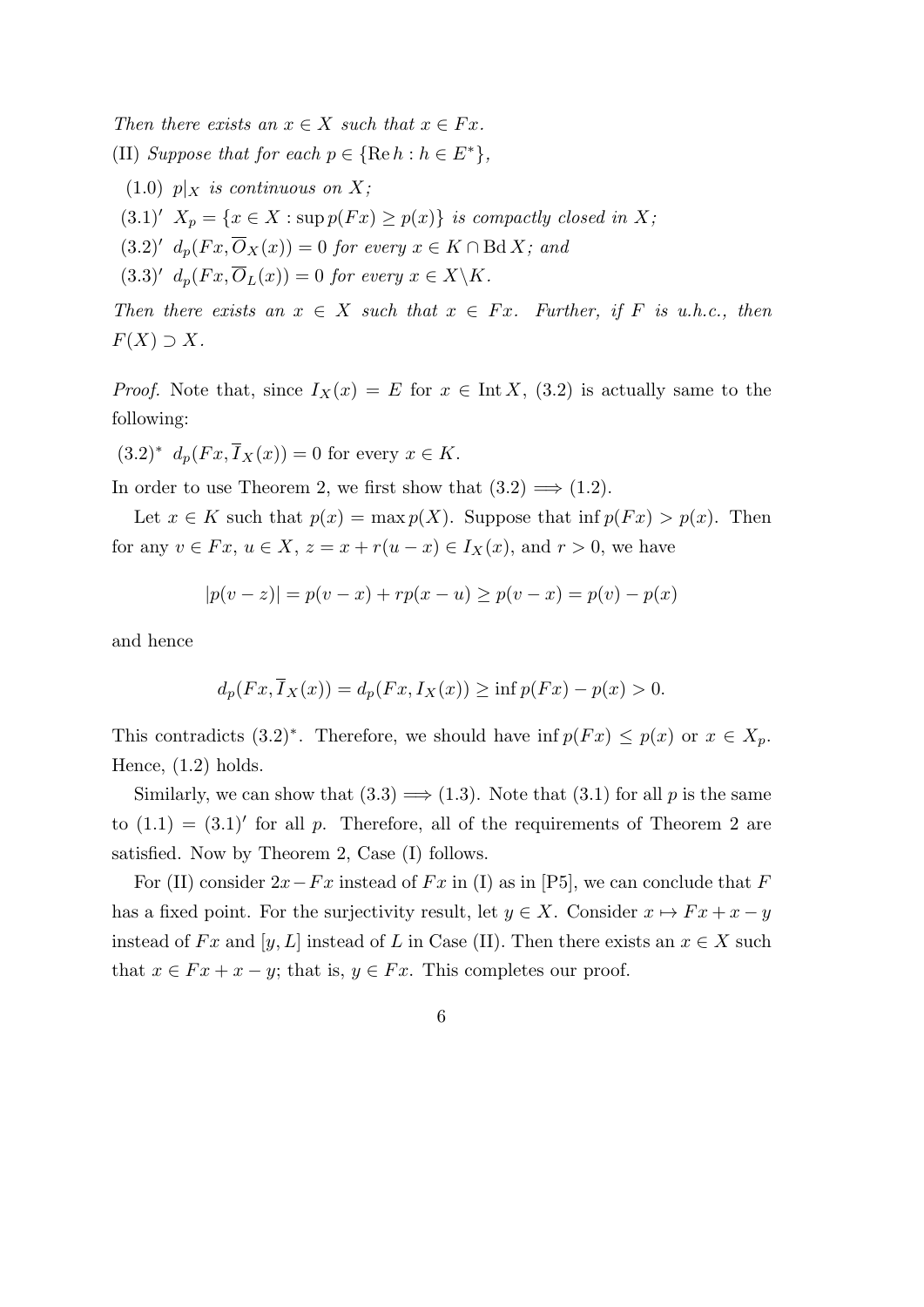**Remarks.** 1.  $(3.1)$  and  $(3.1)'$  are actually same.

2. Note that the map  $x \mapsto F x + x - y$  in the proof of Case (II) is u.h.c.

3. Note that if *K* is a weakly compact convex subset of a t.v.s.  $(E, \tau)$  on which  $E^*$  separates points, then a continuous map  $f : (K, \tau) \to (K, \tau)$  may have no fixed point. See Kakutani [K, Theorem 1]. In this case,  $K_p = \{x \in K : p(fx) \leq p(x)\}$ in Theorem 3(I) may not be closed for some  $p \in \{ \text{Re } h : h \in E^* \}.$ 

We give some of the simplest examples of Theorem 3.

**Examples.** 1. [P2, Example 1]: Let  $X = K = [0, 1]$  in  $E = \mathbb{R}$ ,  $fx = x$  for  $x \in$  $X\setminus(1/3, 2/3)$ , and  $fx = 1$  for  $x \in (1/3, 2/3)$ . Then the set  $\{x \in X : p(x) \le p(fx)\}\$ is closed for all  $p \in E^*$ . Note that  $f : X \to X$  is not continuous, but has a fixed point by Theorem 3(I).

2. [P2, Example 2]: Let  $X = K = [0, 1]$  and  $E = \mathbb{R}$ . For a given  $c \in (0, 1)$ , let  $f: X \to X$  be a function such that  $fx > x$  for  $x < c$  and  $fx < x$  for  $x > c$ . Then *c* is the only fixed point of *f* if and only if the set  $\{x \in X : p(x) \leq p(fx)\}\$ is closed for all  $p \in E^*$ .

3. Let  $X = (0,1], K = L = [1/2,1], E = \mathbb{R}, \text{ and } f: X \to X$  be given by  $fx = (x + 1)/2$ . Then  $\{x \in X : p(x) \leq p(fx)\}$  is closed for all  $p \in E^*$ . Note that

$$
fx = \frac{x+1}{2} \in \overline{I}_L(x) = [x, \infty) \quad \text{for all} \quad x \in (0, \frac{1}{2}) = X \backslash K.
$$

Therefore, Theorem 3(I) works.

### **4. Particular results**

(1) A particular form of Theorem 3 for the real case is given as [P5, Theorem 6], which unifies, improves, and generalizes historically well-known fixed point theorems published in nearly 40 papers. See the diagram in [P5, p.205].

Now we add some more known consequences of Theorem 3 as follows: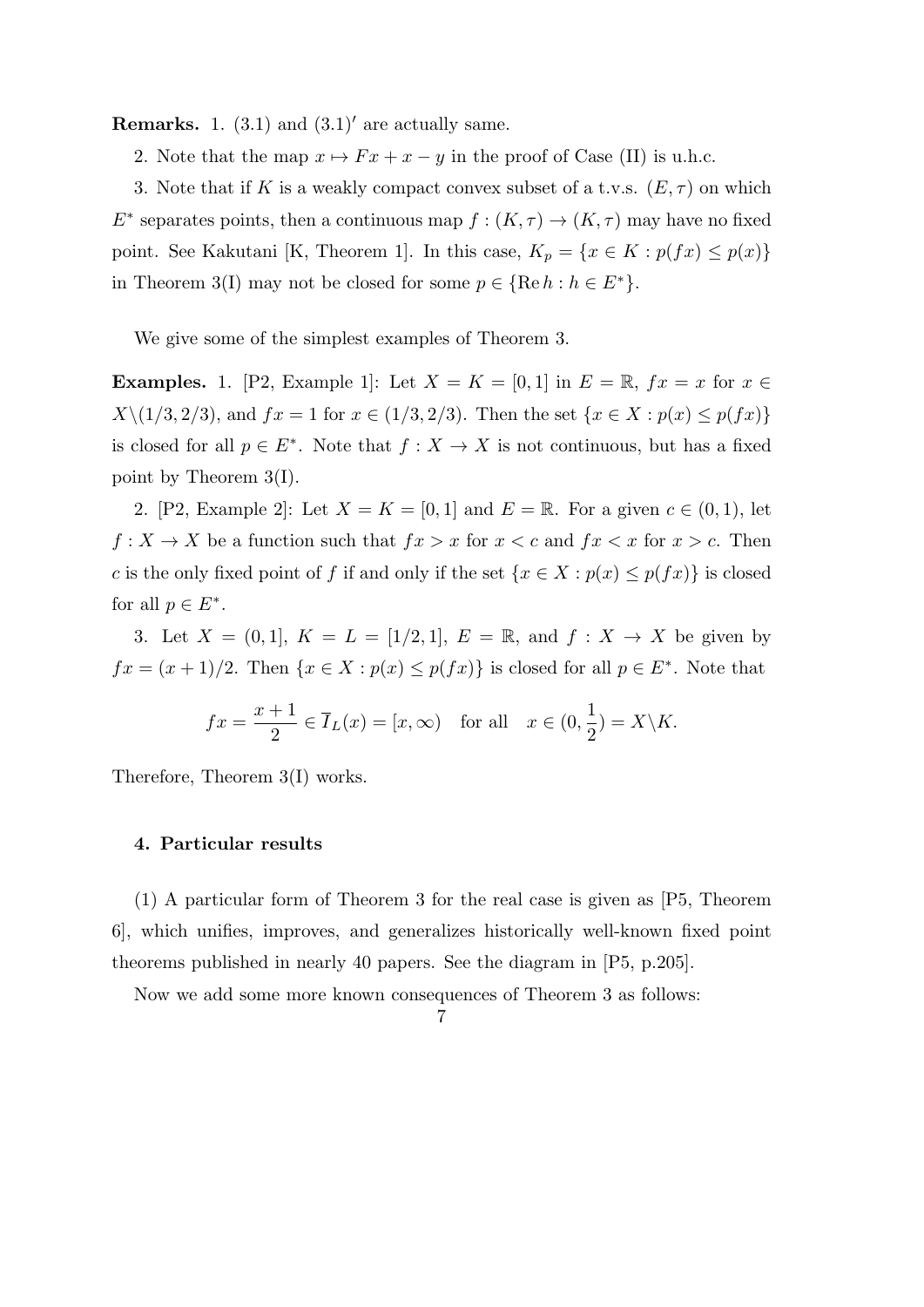(2) Knaster, Kuratowski, and Mazurkiewicz [KKM, p.136]: If  $f : B<sup>n</sup> \to \mathbb{R}<sup>n</sup>$  is a continuous map such that *f* maps  $S^{n-1} = \text{Bd} B^n$  back into  $B^n$ , then *f* has a fixed point.

This is the origin of the so-called Rothe boundary condition.

(3) Sehgal and Singh [SS, Corollary 2]: Let *K* be a convex and weakly compact subset of a real locally convex t.v.s.  $E$  and  $f: K \to E$  a strongly continuous map such that  $f(Bd K) \subset K$ . Then *f* has a fixed point.

Note that *f* satisfies  $(3.1)$ .

(4) Deimling [D, p.93]: Let *X* be a nonempty closed bounded convex subset of a reflexive Banach space  $E$ , and  $f: X \to X$  a weakly sequentially continuous map. Then *f* has a fixed point.

Equip *E* with the weak topology.

(5) Arino, Gautier, and Penot [AGP, Theorem 1]: Let *X* be a nonempty weakly compact convex subset of a metrizable locally convex t.v.s.  $E$ , and  $f: X \to X$  a weakly sequentially continuous. Then *f* has a fixed point.

Note that *f* is weakly continuous.

(6) Roux and Singh [RS, Theorem 5]: Let  $(E, \tau)$  be a t.v.s. on which  $E^*$ separates points, *w* the weak topology of *E*, *K* a nonempty  $\tau$ -compact convex subset of *E*, and  $f : (K, \tau) \to (E, w)$  a continuous inward map. Then *f* has a fixed point.

Here, inward means  $fx \in I_X(x)$  for all  $x \in K$ .

(7) Roux and Singh [RS, Theorem 6]: Let  $(E, \tau)$  be a t.v.s. on which  $E^*$ separates points,  $w$  the weak topology of  $E$ ,  $K$  a nonempty  $w$ -compact convex subset of *E*, and  $f : (K, w) \to (E, \tau)$  a continuous inward map. Then f has a fixed point.

This contains some results in Sehgal, Singh, and Whitfield [SSW].

(8) Park [P2, Theorem]: Let *X* be a nonempty compact convex subset of a t.v.s. *E* on which  $E^*$  separates points, and  $f: X \to E$  a weakly inward [outward] map such that

$$
\{x \in X : \operatorname{Re} h(x) < \operatorname{Re} h(fx)\}\
$$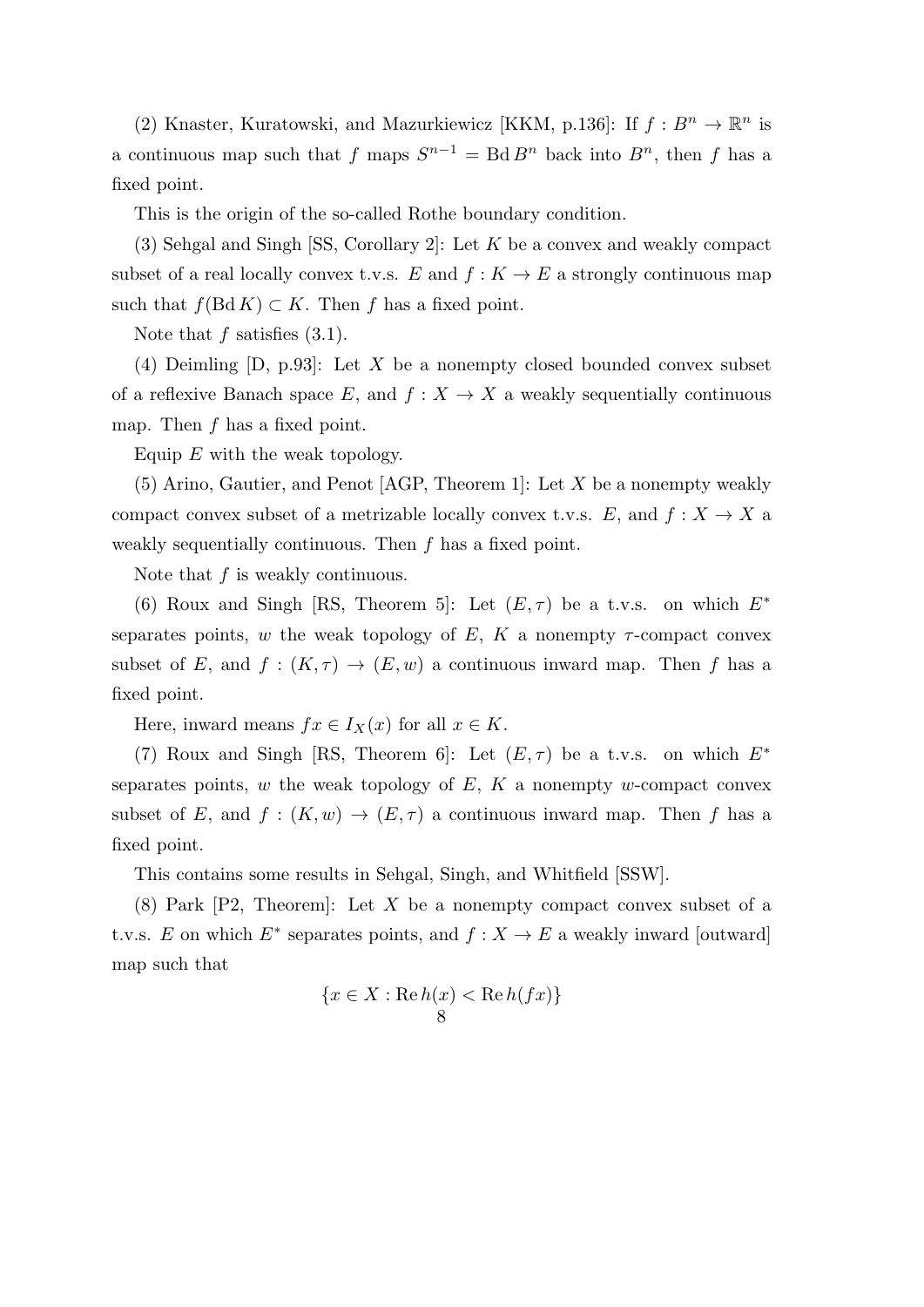is open for all  $h \in E^*$ . Then *f* has a fixed point.

Here, weakly inward means  $fx \in \overline{I}_X(x)$  for all  $x \in X$ .

(9) Kim and Tan [KT, Theorem 2]: Let *X* be a nonempty paracompact bounded convex subset of a locally convex t.v.s. *E*, *K* a nonempty compact subset of *X*, and  $F: X \to cc(E)$  an u.h.c. map satisfying the following:

- (a) for each  $x \in X$ ,  $Fx \cap I_X(x) \neq \emptyset$ ; and
- (b) for each  $x \in X \backslash K$ ,  $y \in X$  and  $h \in E^*$ , if  $\text{Re } h(y) > \inf \text{Re } h(Fy)$ , then  $\text{Re } h(y) \leq \text{Re } h(x).$

Then there exists an  $\hat{x} \in X$  such that  $\hat{x} \in F\hat{x}$ .

Choose a point  $y \in X$  and let  $L = \{y\}$ . If we replace (b) by

(b)<sup>'</sup> for each  $x \in X \backslash K$  and  $h \in E^*$ , Re  $h(x) < \inf \text{Re } h(Fx)$  implies  $\text{Re } h(y) >$  $\operatorname{Re} h(x)$ .

Then (b)<sup>*'*</sup> implies (1.3), which is equivalent to (3.3). See Jiang [J]. Therefore, in this case, the result follows from Theorem 3(B) for Case (I).

Actually, Kim and Tan based their argument on [KT, Corollary 2], which is quite different from [P3, Theorem 1].

(10) Kim and Tan [KT, Theorem 4]: Let *X* be a nonempty convex subset of a normed vector space *E*, *K* a nonempty compact subset of *X*, and  $F: X \to cc(E)$ an u.h.c. map satisfying (a) and (b) in (9). Then there exists an  $\hat{x} \in X$  such that  $\hat{x} \in F\hat{x}$ .

In this result, if we replace (b) by (b)', then it also follows from Theorem 3(B) for Case (I). Further, note that in a normed vector space  $E$ , for any  $A, B \in cc(E)$ ,  $d(A, B) = 0$  if and only if  $d_p(A, B) = 0$  for all  $p \in \{\text{Re } h : h \in E^*\}$ , where *d* denotes the induced metric. See Jiang [J].

(11) Ding and Tan [DT2, Corollary 3]: Let *X* be a nonempty convex subset of a normed vector space *E*, and  $G: X \to kc(E)$  continuous on each nonempty compact subset *C* of *X*. Suppose that there exist a nonempty compact convex subset *L* of *X* and a nonempty compact subset *K* of *X* such that

- (i) for each  $y \in K$ ,  $Gy \cap \overline{I}_X(y) \neq \emptyset$  [resp.  $Gy \cap \overline{O}_X(y) \neq \emptyset$ ];
- (ii) for each  $y \in X \backslash K$ ,  $Gy \cap I_L(y) \neq \emptyset$  [resp.  $Gy \cap O_L(y) \neq \emptyset$ ].
	- 9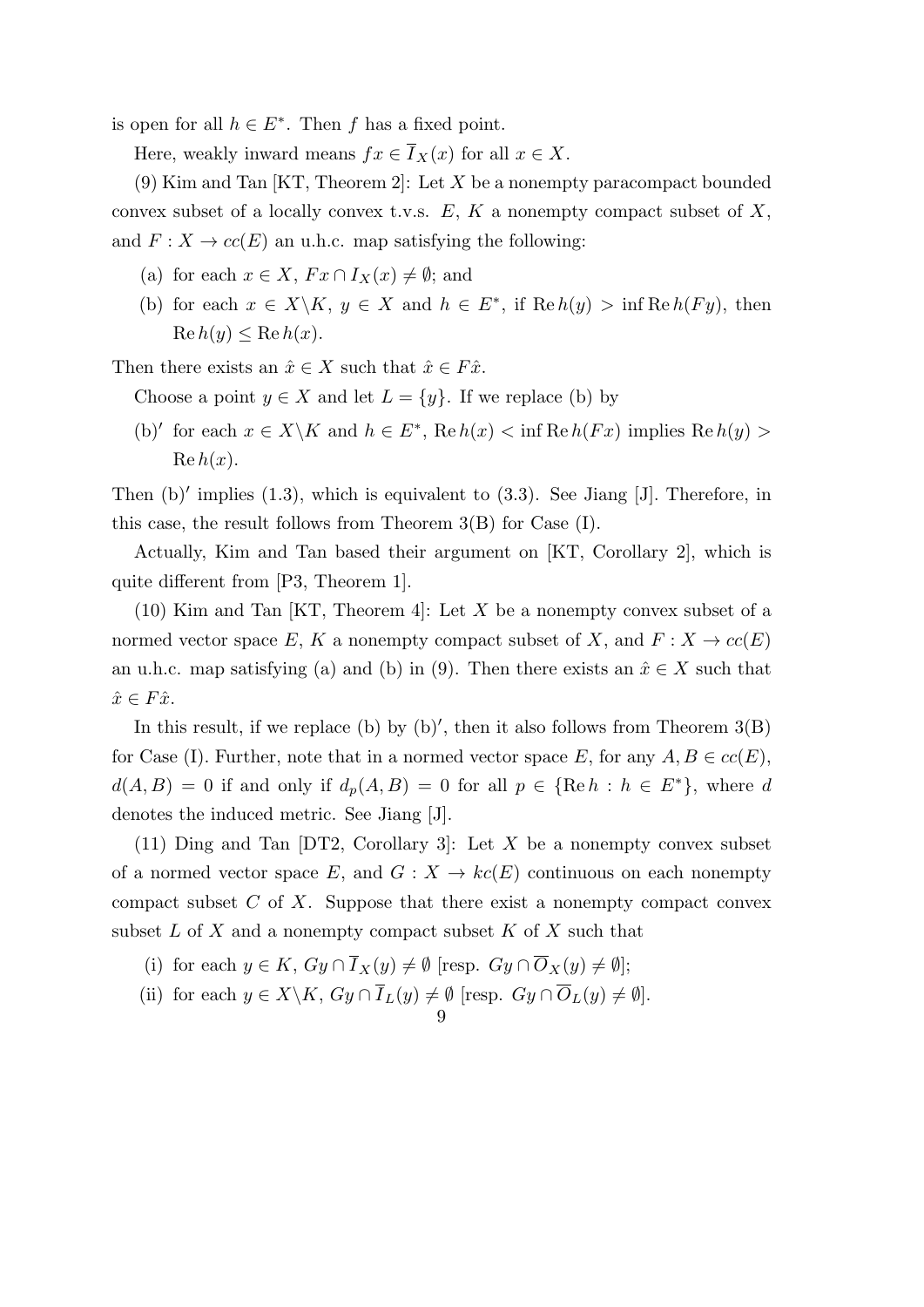Then *G* has a fixed point.

This result contains Browder [Br, Corollaries 2 and 2*′* ] and Shih and Tan [ST, Corollary 1].

**Final Remark.** The major particular forms of Theorem 3 can be adequately summarized by the following enlarged version of the diagrams given in  $[P1,4,5]$ . For the references which are not appeared in the end of this paper, see [P5].

In the diagram, the class I stands for that of Euclidean spaces, II for normed vector spaces, III for locally convex Hausdorff topological vector spaces, and IV for topological vector spaces having sufficiently many linear functionals. Moreover, *f* stands for single-valued maps and *F* for set-valued maps; and *K* stands for a nonempty compact convex subset of a space E, and X for a nonempty convex sub-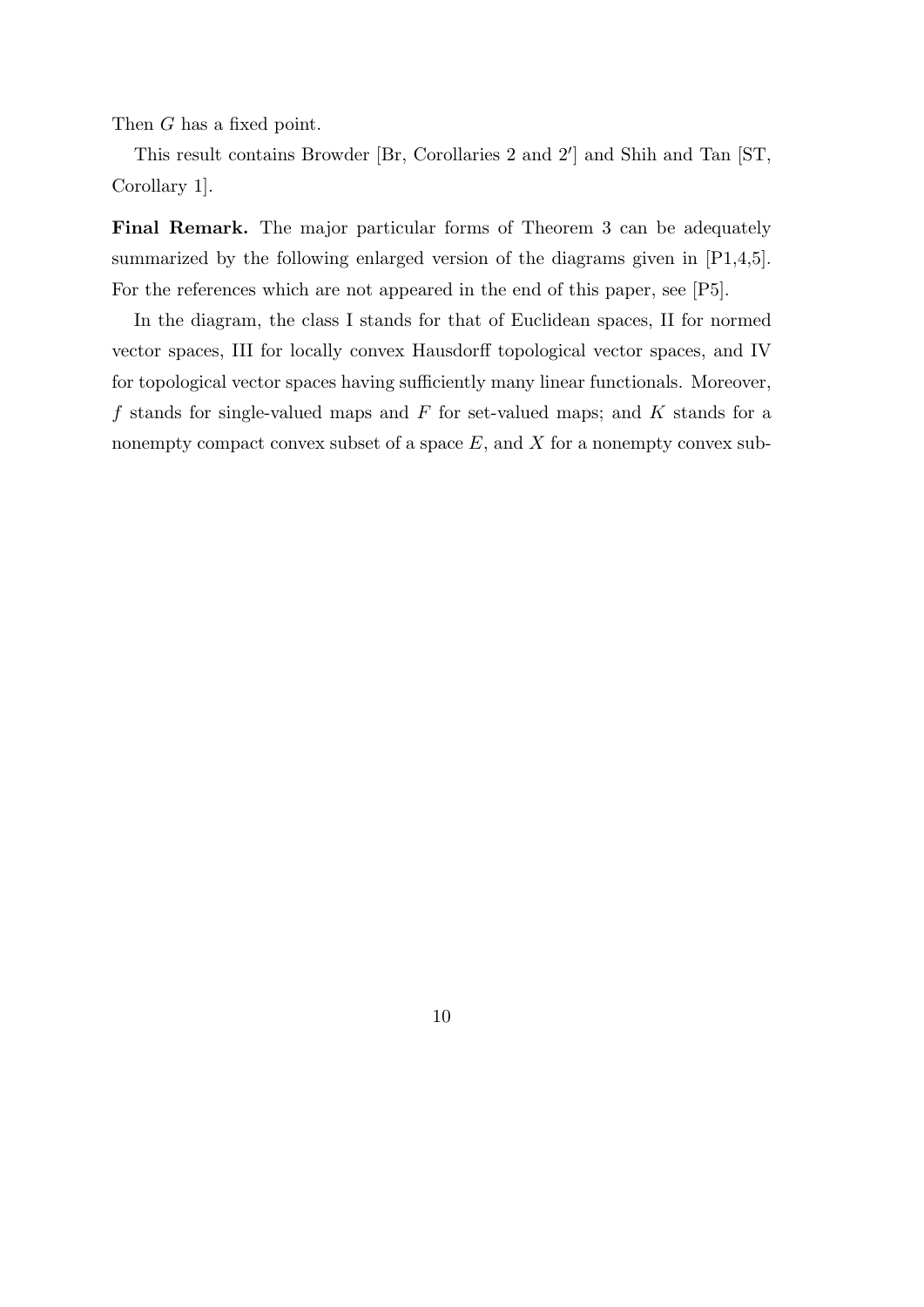| $\boldsymbol{E}$ | $f: K \longrightarrow K$ |            | $F:K\longrightarrow 2^K$ |            |
|------------------|--------------------------|------------|--------------------------|------------|
| $\bf{I}$         | <b>Brouwer</b>           | 1912       | Kakutani                 | 1941       |
| $\rm II$         | Schauder                 | 1927, 1930 | Bohnenblust              |            |
|                  |                          |            | and Karlin               | 1950       |
| III              | Tychonoff                | 1935       | Fan                      | 1952       |
|                  |                          |            | Glicksberg               | 1952       |
| IV               | Fan                      | 1964       | Granas and Liu           | 1986       |
|                  | $f: K \longrightarrow E$ |            | $F:K\longrightarrow 2^E$ |            |
| I                | Bohl                     | 1904       |                          |            |
|                  | Knaster, Kuratowski      |            |                          |            |
|                  | and Mazurkiewicz         | 1929       |                          |            |
| $\rm II$         | Rothe                    | 1938       |                          |            |
|                  | Halpern                  | 1965       | <b>Browder</b>           | 1968       |
|                  | Fan                      | 1969       | Fan                      | 1969       |
|                  | Reich                    | 1972       | Glebov                   | 1969       |
|                  | Sehgal and Singh         | 1983       | Halpern                  | 1970       |
| III              |                          |            | Cellina                  | 1970       |
|                  |                          |            | Reich                    | 1972, 1978 |
|                  |                          |            | Cornet                   | 1975       |
|                  |                          |            | Lasry and Robert         | 1975       |
|                  |                          |            | <b>Simons</b>            | 1986       |
|                  | Halpern and Bergman      | 1968       | Granas and Liu           | 1986       |
| IV               | Kaczynski                | 1983       | Park                     | 1988, 1991 |
|                  | Roux and Singh           | 1989       |                          |            |
|                  | Sehgal, Singh            |            |                          |            |
|                  | and Whitfield            | 1990       |                          |            |
|                  |                          |            | $F:X\longrightarrow 2^E$ |            |
| $\rm II$         |                          |            | Ding and Tan             | 1992       |
|                  |                          |            | Fan                      | 1984       |
| Ш                |                          |            | Shih and Tan             | 1987, 1988 |
|                  |                          |            | Jiang                    | 1988       |
| IV               |                          |            | Park                     | 1992, 1993 |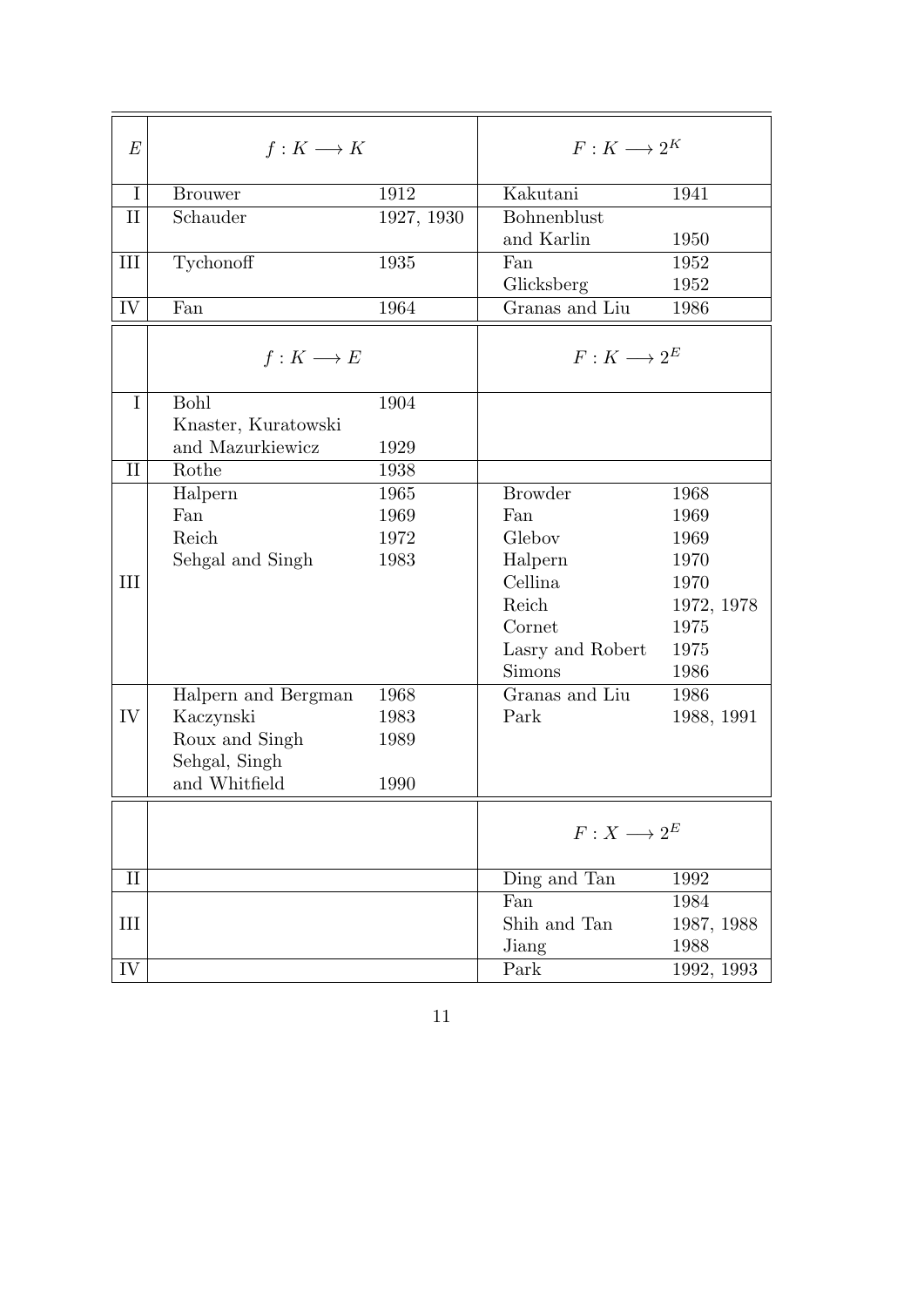set of *E* satisfying certain coercivity conditions with respect to  $F: X \to 2^E$  with certain boundary conditions.

In fact, Theorem 3 contains all of the fixed point theorems in the diagram. Note that, in the diagram, Bohl's theorem [**Bo**] in 1904 was well-known to be equivalent to Brouwer's theorem in 1912.

### **REFERENCES**

- [AGP] O. Arino, S. Gautier, and J.P. Penot, *A fixed point theorem for sequentially continuous mappings with applications to ordinary differential equations*, Funk. Ekv. **27** (1984), 273–279.
- [B] J.C. Bellenger, *Existence of maximizable quasiconcave functions on paracompact convex spaces*, J. Math. Anal. Appl. **123** (1987), 333–338.
- [Bo] P. Bohl, *Uber die Bewegung eines mechanischen Systems in der N¨ahe einer Gle- ¨ ichgewichtslage*, J. Reine Angew. Math. **127** (1904), 179–276.
- [Br] F.E. Browder, *On a sharpened form of the Schauder fixed point theorems*, Proc. Nat. Acad. Sci. U.S.A. **74** (1977), 4749–4751.
- [D] K. Deimling, *Nonlinear Functional Analysis*, Springer-Verlag, Berlin, 1985.
- [DT1] X.P. Ding and K.-K. Tan, *A set-valued generalization of Fan's best approximation theorem*, Canadian J. Math. **44** (1992), 784–796.
- [DT2] , *A minimax inequality with applications to existence of equilibrium point and fixed point theorems*, Colloq. Math. **63** (1992), 233–247.
- [J] J. Jiang, *Fixed point theorems for paracompact sets*, Acta Math. Sinica **4** (1988), 64–71.
- [K] S. Kakutani, *Topological properties of the unit sphere of a Hilbert space*, Proc. Imp. Acad. Tokyo **19** (1943), 269–271.
- [KT] W.K. Kim and K.-K. Tan, *A variational inequality in non-compact sets and its applications*, Bull. Austral. Math. Soc. **46** (1992), 139–148.
- [KKM] B. Knaster, C. Kuratowski und S. Mazurkiewicz, *Ein Beweis des Fixpunktsatzes für n-dimensionale Simplexe*, Fund. Math. **14** (1929), 132–137.
- [P1] Sehie Park, *Fixed point theorems on compact convex sets in topological vector spaces*, Contemp. Math. Amer. Math. Soc. **72** (1988), 183–191.
- [P2] , *A generalization of the Brouwer fixed point theorem*, Bull. Korean Math. Soc. **28** (1991), 33–37.
- [P3] , *Remarks on some variational inequalities*, Bull. Korean Math. Soc. **28** (1991), 163–174.
- [P4] , *Some coincidence theorems on acyclic multifunctions and applications to KKM theory*, Fixed Point Theory and Applications (K.-K. Tan, Ed.), World Scientific Publ., River Edge, NJ, 1992, pp.248–277.
- [P5] , *Fixed point theory of multifunctions in topological vector spaces*, J. Korean Math. Soc. **29** (1992), 191–208.
- [P6] , *Fixed point theory of multifunctions in topological vector spaces*, II, J. Korean Math. Soc., **30** (1993), 413–431.
- [PB] Sehie Park and J.S. Bae, *Existence of maximizable quasiconcave functions on convex spaces*, J. Korean Math. Soc. **28** (1991), 285–292.